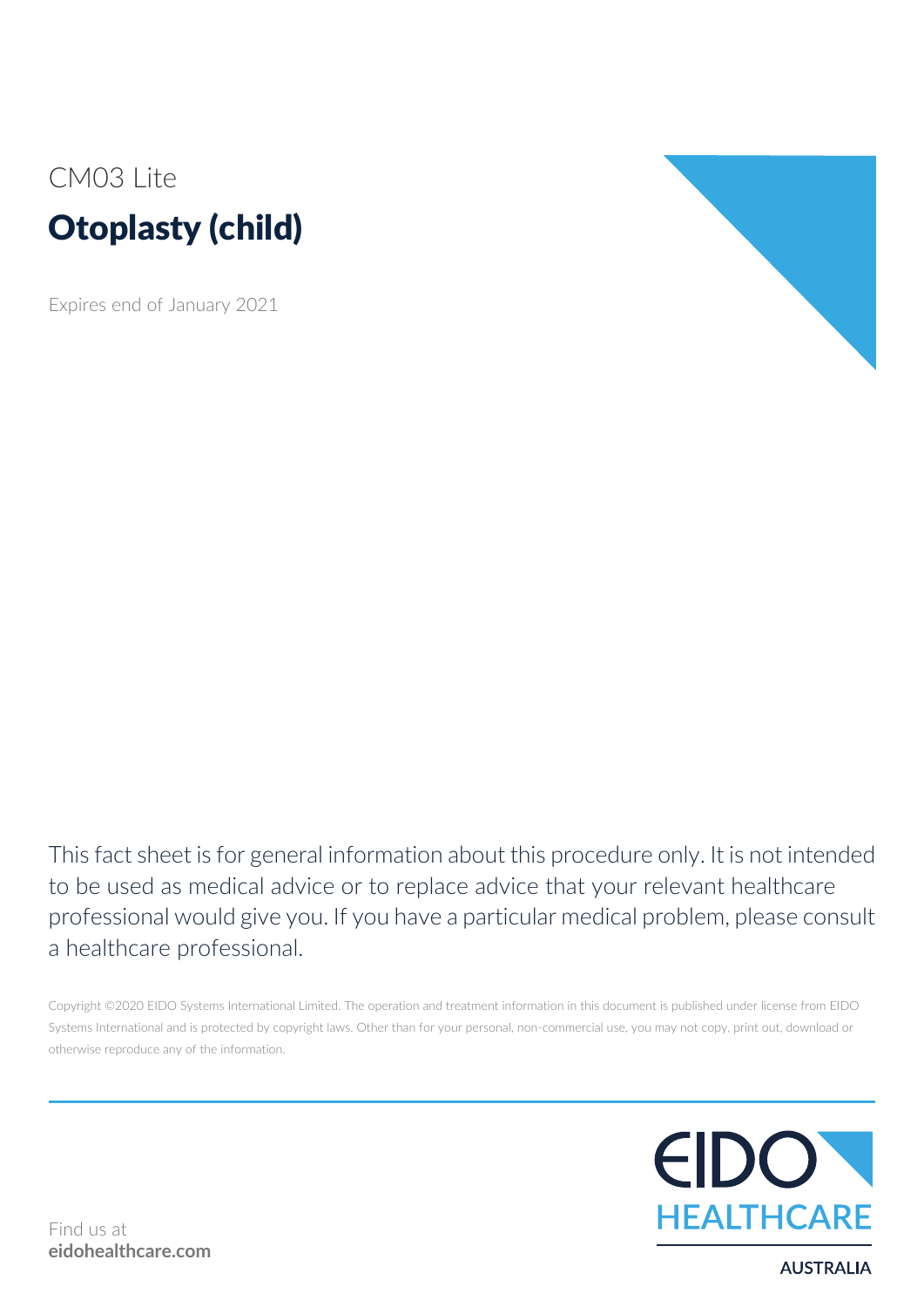### **What is an otoplasty?**

An otoplasty (or pinnaplasty) is an operation to improve the appearance of your child's ears.

a





a An ear sticking out with unusual folds b An ear closer to the head with more normal folds

### **Is an otoplasty suitable for my child?**

Your child is most likely to benefit from an otoplasty if one or more of the following conditions apply to them.

• Your child is self-conscious about the size or shape of their ears.

• Your child is being teased and this is causing them distress.

• Your child has unusually-shaped ears.

An otoplasty will not improve your child's physical health. For this reason, the operation should be performed only if the aim is to improve their self-confidence and to make them more comfortable with their appearance.

## **What are the benefits of surgery?**

Your child's ears should have a better shape.

#### **Are there any alternatives to surgery?**

For 6 months after birth, the cartilage of a baby's ears is still soft. It is possible to permanently change the shape of the ears using moulding splints. Once a baby is older than 6 months, the cartilage will have become too hard and surgery is the only option to change the shape of the ears.

### **What does the operation involve?**

The operation is usually performed under a general anaesthetic.

For older children (young adults) the operation can be performed using only a local anaesthetic.

The operation usually takes about an hour.

Your surgeon will make a cut at the back of the ear and peel off some skin from the cartilage. They will change the shape of the cartilage so the ear lies closer to your child's head.

Through the same cut at the back of the ear, your surgeon may also make a cut just inside the cartilage so they can peel back the skin from the front of the cartilage and lightly score it. This technique tends to make the cartilage bend towards your child's head.

Your surgeon will pack your child's ears with moulding material and place a dressing on your child's head to give the ears support.

## **What complications can happen?**

#### **General complications of any operation**

- Pain
- Bleeding
- Infection